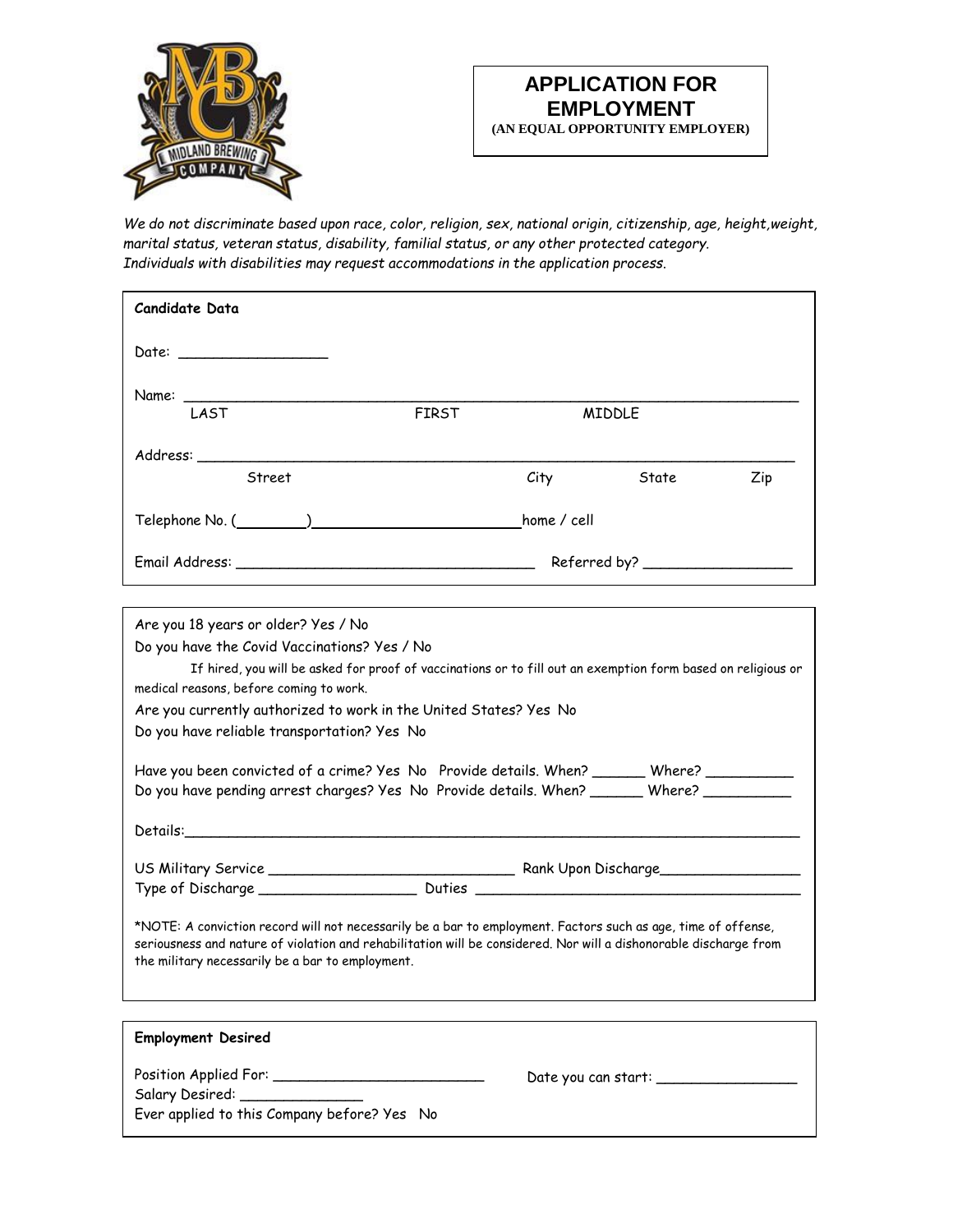| Education                        |          |                       |           |  |  |
|----------------------------------|----------|-----------------------|-----------|--|--|
| High School Name                 | City, St | Years Attended        | Graduate? |  |  |
| College                          | City, St | <b>Years Attended</b> | Graduate? |  |  |
| Other                            | City, St | <b>Years Attended</b> | Graduate? |  |  |
| Special Certifications/Training: |          |                       |           |  |  |

| <b>WORK HISTORY</b>                    |                                                                                                                                                                                     |
|----------------------------------------|-------------------------------------------------------------------------------------------------------------------------------------------------------------------------------------|
|                                        | LIST CURRENT AND FORMER EMPLOYERS WITHIN THE PAST 5 YEARS (List most recent employer first)<br>BE SURE YOU HAVE NOT OMITTED ANY EMPLOYER REGARDLESS OF DURATION AND NATURE (Request |
| extra paper if necessary)              |                                                                                                                                                                                     |
|                                        |                                                                                                                                                                                     |
|                                        |                                                                                                                                                                                     |
| Job Title: __________________________  |                                                                                                                                                                                     |
|                                        |                                                                                                                                                                                     |
|                                        |                                                                                                                                                                                     |
|                                        |                                                                                                                                                                                     |
|                                        |                                                                                                                                                                                     |
|                                        |                                                                                                                                                                                     |
| Job Title: __________________________  |                                                                                                                                                                                     |
|                                        |                                                                                                                                                                                     |
|                                        |                                                                                                                                                                                     |
|                                        |                                                                                                                                                                                     |
|                                        |                                                                                                                                                                                     |
|                                        |                                                                                                                                                                                     |
| Job Title: _________________________   |                                                                                                                                                                                     |
|                                        |                                                                                                                                                                                     |
|                                        |                                                                                                                                                                                     |
|                                        |                                                                                                                                                                                     |
|                                        |                                                                                                                                                                                     |
| Job Title: ___________________________ |                                                                                                                                                                                     |
|                                        |                                                                                                                                                                                     |
|                                        |                                                                                                                                                                                     |
|                                        |                                                                                                                                                                                     |
|                                        |                                                                                                                                                                                     |

| <b>REFERENCES</b> | LIST PERSONS NOT RELATED TO YOU, WHOM YOU HAVE KNOWN AT LEAST ONE YEAR |       |              |                |
|-------------------|------------------------------------------------------------------------|-------|--------------|----------------|
| Name              | Address                                                                | Phone | Relationship | Yrs Acquainted |
| Name              | Address                                                                | Phone | Relationship | Yrs Acquainted |
| Name              | Address                                                                | Phone | Relationship | Yrs Acquainted |